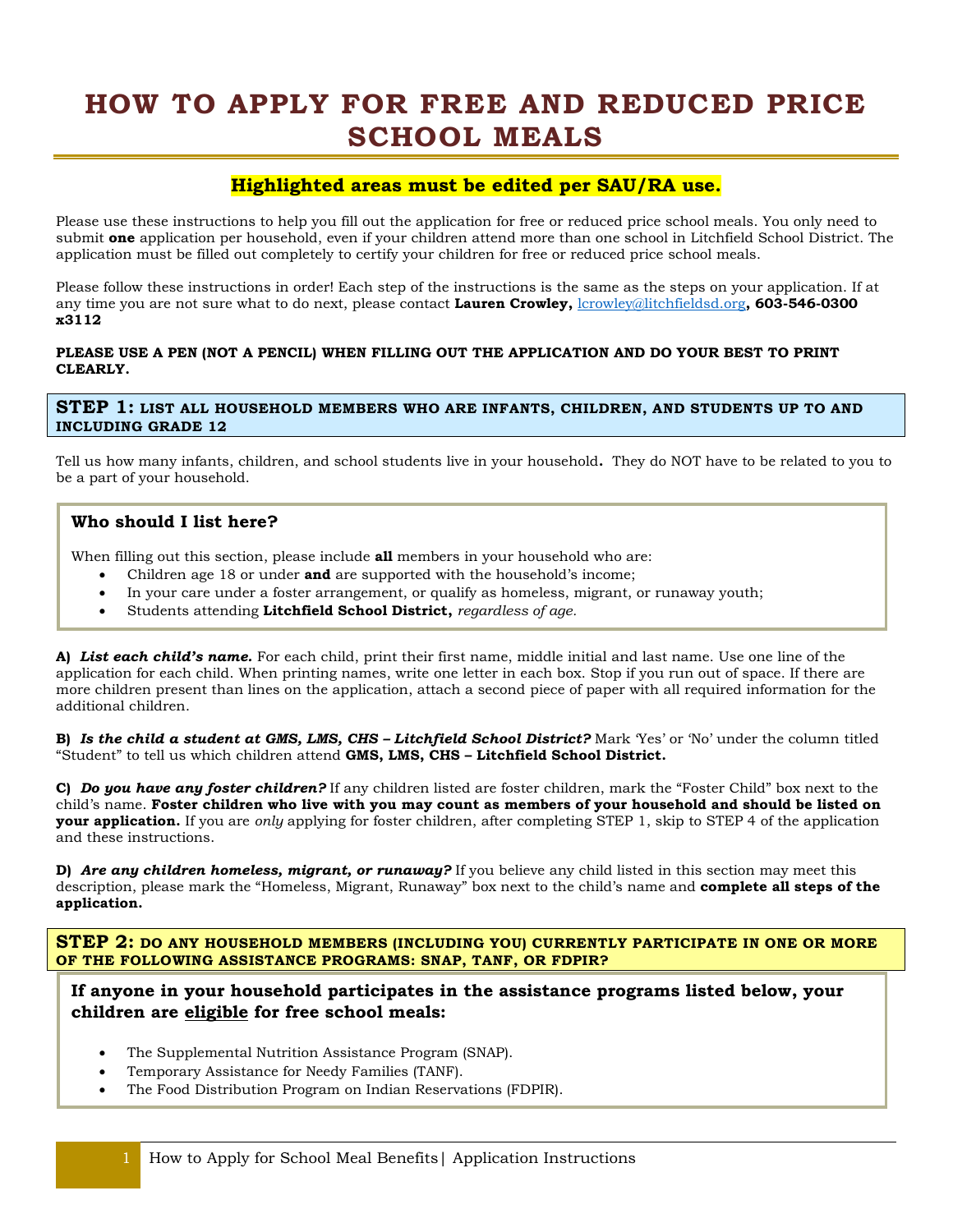#### **A) IF** *NO ONE* **IN YOUR HOUSEHOLD PARTICIPATES IN ANY OF THE ABOVE LISTED PROGRAMS:**

- *Circle 'NO' and skip to STEP 3 on these instructions and STEP 3 on your application.*
- *Leave STEP 2 blank.*

#### **B) IF** *ANYONE* **IN YOUR HOUSEHOLD PARTICIPATES IN ANY OF THE ABOVE LISTED PROGRAMS:**

- *Circle 'YES' and provide a NH case number for SNAP, TANF, or FDPIR.* You only need to write **one** case number. If you participate in one of these programs and do not know your case number, contact: **Lauren Crowley, 603-546-0300 x3112. You must provide a case number on your application if you circled "YES".**
- *Skip to STEP 4.*

## **STEP 3: REPORT INCOME FOR ALL HOUSEHOLD MEMBERS**

**A) Report all income earned by children.** Refer to the chart titled "Sources of Income for Children" in these instructions and report the combined gross income for **ALL** children listed in Step 1 in your household in the box marked "Total Child Income." Only count foster children's income if you are applying for them together with the rest of your household. It is optional for the household to list foster children living with them as part of the household.

## **What is Child Income?**

Child income is money received from outside your household that is paid **directly** to your children. Many households do not have any child income. Use the chart below to determine if your household has child income to report.

| <b>Sources of Income for Children</b>                                                             |                                                                                                                                                                                          |  |  |
|---------------------------------------------------------------------------------------------------|------------------------------------------------------------------------------------------------------------------------------------------------------------------------------------------|--|--|
| <b>Sources of Child Income</b>                                                                    | Example(s)                                                                                                                                                                               |  |  |
| Earnings from work<br>$\bullet$                                                                   | A child has a job where they earn a salary or<br>$\bullet$<br>wages.                                                                                                                     |  |  |
| Social Security<br>$\bullet$<br>Disability Payments<br>$\circ$<br>Survivor's Benefits<br>$\Omega$ | A child is blind or disabled and receives Social<br>$\bullet$<br>Security benefits.<br>A parent is disabled, retired, or deceased, and<br>their child receives social security benefits. |  |  |
| Income from persons <i>outside</i> the household<br>$\bullet$                                     | A friend or extended family member regularly<br>gives a child spending money.                                                                                                            |  |  |
| Income from any other source                                                                      | A child receives income from a private pension<br>fund, annuity, or trust.                                                                                                               |  |  |

**FOR EACH ADULT HOUSEHOLD MEMBER:**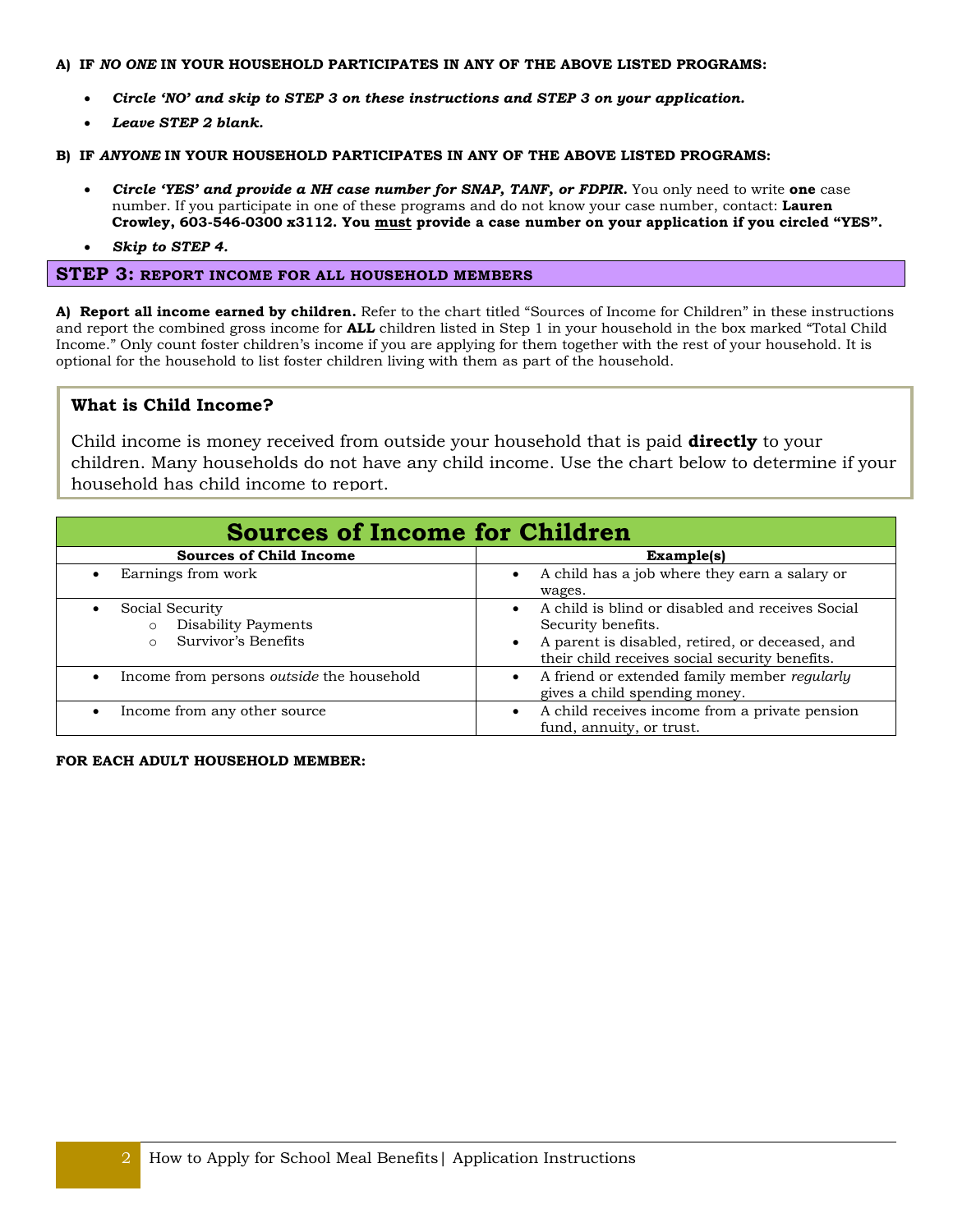# **Who should I list here?**

When filling out this section, please include **all** members in your household who are:

 Living with you and share income and expenses, *even if not related and even if they do not receive income of their own.*

Do **not** include people who:

- Live with you but are not supported by your household's income **and** do not contribute income to your household.
- Children and students already listed in Step 1

# **How do I fill in the income amount and source?**

### *FOR EACH TYPE OF INCOME:*

- Use the charts in this section to determine if your household has income to report.
	- Report all amounts in **gross income** ONLY. Report all income in whole dollars. Do not include cents.
		- o Gross income is the total income received before taxes or deductions.
		- o Many people think of income as the amount they "take home" and not the total, "gross" amount. Make sure that the income you report on this application has NOT been reduced to pay for taxes, insurance premiums, or any other amounts taken from your pay.
- Write a "0" in any fields where there is no income to report. Any income fields left empty or blank will be counted as zeroes. If you write '0' or leave any fields blank, you are certifying (promising) that there is no income to report. If local officials have known or available information that your household income was reported incorrectly, your application will be verified for cause.
- Mark how often each type of income is received using the check boxes to the right of each field.

**B)** *List Adult Household member's name.* Print the name of each household member in the boxes marked "Names of Adult Household Members (First and Last)." **Do not list any household members you listed in STEP 1.** If a child listed in STEP 1 has income, follow the instructions in STEP 3, part A.

**C)** *Report earnings from work.* Refer to the chart titled "Sources of Income for Adults" in these instructions and report all income from work in the "Earnings from Work" field on the application. This is usually the money received from working at jobs. If you are a self-employed business or farm owner, you will report your net income.

# **What if I am self-employed?**

If you are self-employed, report income from that work as a **net** amount. This is calculated by subtracting the total operating expenses of your business from its gross receipts or revenue.

**D)** *Report income from Public Assistance/Child Support/Alimony.* Refer to the chart titled "Sources of Income for Adults" in these instructions and report all income that applies in the "Public Assistance/Child Support/Alimony" field on the application. Do not report the value of any cash value public assistance benefits NOT listed on the chart. If income is received from child support or alimony, only **court-ordered** payments should be reported here. Informal but regular payments should be reported as "other" income in the next part.

**E)** *Report income from Pensions/Retirement/All other income.* Refer to the chart titled "Sources of Income for Adults" in these instructions and report all income that applies in the "Pensions/Retirement/All Other Income" field on the application.

**F)** *Report total household size.* Enter the total number of household members in the field "Total Household Members (Children and Adults)." This number **MUST** be equal to the number of household members listed in STEP 1 and STEP 3. If there are any members of your household that you have not listed on the application, go back and add them. It is very important to list all household members, as the size of your household determines your income cutoff for free and reduced price meals.

**G)** *Provide the last four digits of your Social Security Number.* The household's primary wage earner or another adult household member must enter the last four digits of their Social Security Number in the space provided. **You are eligible to apply for benefits even if you do not have a Social Security Number.** If no adult household members have a Social Security Number, leave this space blank and mark the box to the right labeled "Check if no SS#."

| <b>Sources of Income for Adults</b> |                                   |                               |  |
|-------------------------------------|-----------------------------------|-------------------------------|--|
| <b>Earnings from Work</b>           | <b>Public Assistance/Alimony/</b> | Pensions/Retirement/All Other |  |
|                                     | <b>Child Support</b>              | Income                        |  |